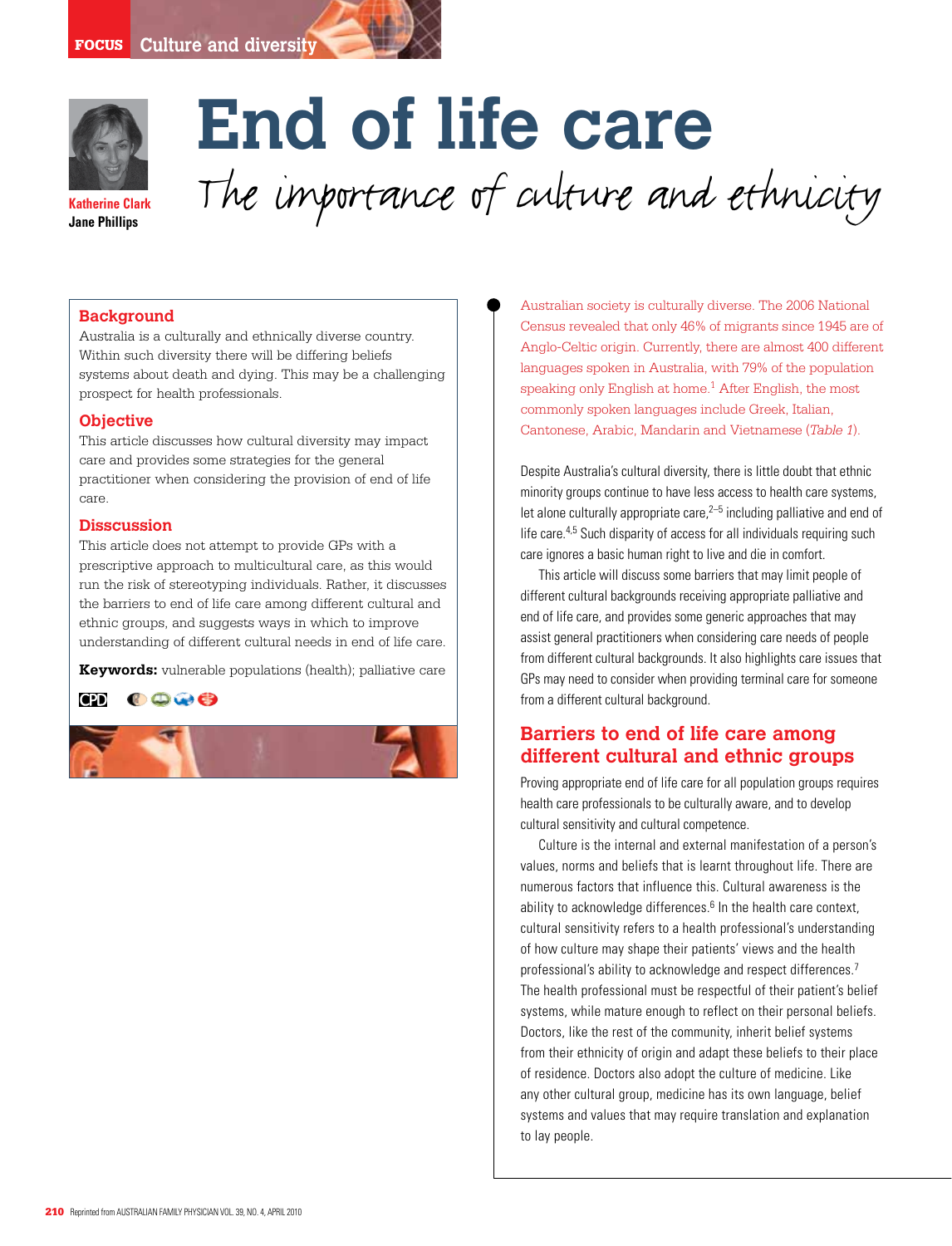

## Table 1. 2006 census: top 10 languages spoken at home in Australia1

| Language   | <b>Number</b> | Proportion of<br>population |
|------------|---------------|-----------------------------|
| English    | 15 581 300    | 78.5                        |
| Italian    | 316 900       | 1.6                         |
| Greek      | 252, 200      | 1.3                         |
| Cantonese  | 244 600       | 1.2.                        |
| Arabic     | 243 700       | 1.2.                        |
| Mandarin   | 220 600       | 1.1                         |
| Vietnamese | 194 900       | 1.0                         |
| Spanish    | 98 000        | 0.5                         |
| German     | 75 600        | 0.4                         |
| Hindi      | 70 000        | 0.4                         |

Cultural competence is an amalgam of skills, abilities, capabilities, and competencies necessary for the establishment of respectful and culturally appropriate relationships.<sup>8</sup> Rather than just appreciating different beliefs or values, cultural competency illustrates a doctor's skills when approaching a consultation with a person outside of the doctor's cultural group. This includes the special skills that are best learnt through formal communication skills teaching programs.7

# **Improving access to end of life care**

Ensuring that people have equity of outcomes at the end of life requires an awareness and commitment to deliver culturally appropriate palliative care. Seeking an understanding of the

patient's beliefs about the causation of illness is imperative. Furthermore, an appreciation of whether or not there may be social, political, and historical contexts, including highly significant events such as war or famine that could impact on the patient-doctor relationship should be sought. Considering these issues may allow the doctor to identify opportunities to interrupt unequal power relations. Delivering culturally appropriate care is founded on mutual trust, respect of the patient's nationality, culture, age, gender, and political and religious beliefs.

Improving palliative care outcomes for all people requires attention to the cultural competency dimensions, including:

- the culture of individual patients and their families, informed by the beliefs and practices about health, illness and death that they bring to the palliative care experience
- the cultural practices and values of the health professionals involved in the delivery of palliative care, and
- the health care system's capacity to foster culturally competent palliative care delivery by addressing the socioeconomic gradient, systemic and institutional discrimination and gaps in understanding between culture and health.<sup>9</sup>

# **Understanding cultural differences in end of life care**

Cultural factors shape patients' preferences around decision making, receiving bad news and end of life care.10 The developed world's emphasis on patient autonomy, informed consent and truth telling is often at odds with the beliefs and values of some cultural groups, who may place greater value on family involvement in decision

| Table 2. Key questions for GPs when exploring cultural beliefs of patients at their end of life |                                                                                                                                              |  |
|-------------------------------------------------------------------------------------------------|----------------------------------------------------------------------------------------------------------------------------------------------|--|
| <b>Focus</b>                                                                                    | <b>Potential questions</b>                                                                                                                   |  |
| Communication                                                                                   | • Some people want to know everything about their medical condition and others do not. How<br>much would you like to know? <sup>10</sup>     |  |
|                                                                                                 | • Do you prefer to make medical decisions for yourself, or do you prefer your family to decide for<br>you? <sup>10</sup>                     |  |
|                                                                                                 | • Would you like to be in the room when I speak with your family? <sup>11</sup>                                                              |  |
| Cultural values                                                                                 | • Is there anything that would be helpful for me to know about how you and your family view<br>serious illness? <sup>10</sup>                |  |
|                                                                                                 | • Are there cultural beliefs, practices or preferences that might affect you at times of significant<br>illness? $11$                        |  |
|                                                                                                 | If the patient is open to discussions about death, the following questions may be considered:                                                |  |
|                                                                                                 | • What concerns do you have about death? $11$                                                                                                |  |
|                                                                                                 | • Are there things that are important to you and your family that I should know about? <sup>11</sup>                                         |  |
| Comprehension                                                                                   | • Can you tell me, in your own words, what you have heard from me and what's most important<br>to you about what I have said? <sup>10</sup>  |  |
| Customs                                                                                         | • Are there any specific practices that you would like to have in the hospital or home? <sup>11</sup>                                        |  |
|                                                                                                 | • Are there aspects of medical care that you wish to forgo or have withheld because of your<br>cultural beliefs?                             |  |
|                                                                                                 | • Is there anything that is discouraged or forbidden? <sup>11</sup>                                                                          |  |
|                                                                                                 | • Are there any specific practices that are important to you at the time of death, or afterward,<br>that we should know about? <sup>11</sup> |  |
|                                                                                                 |                                                                                                                                              |  |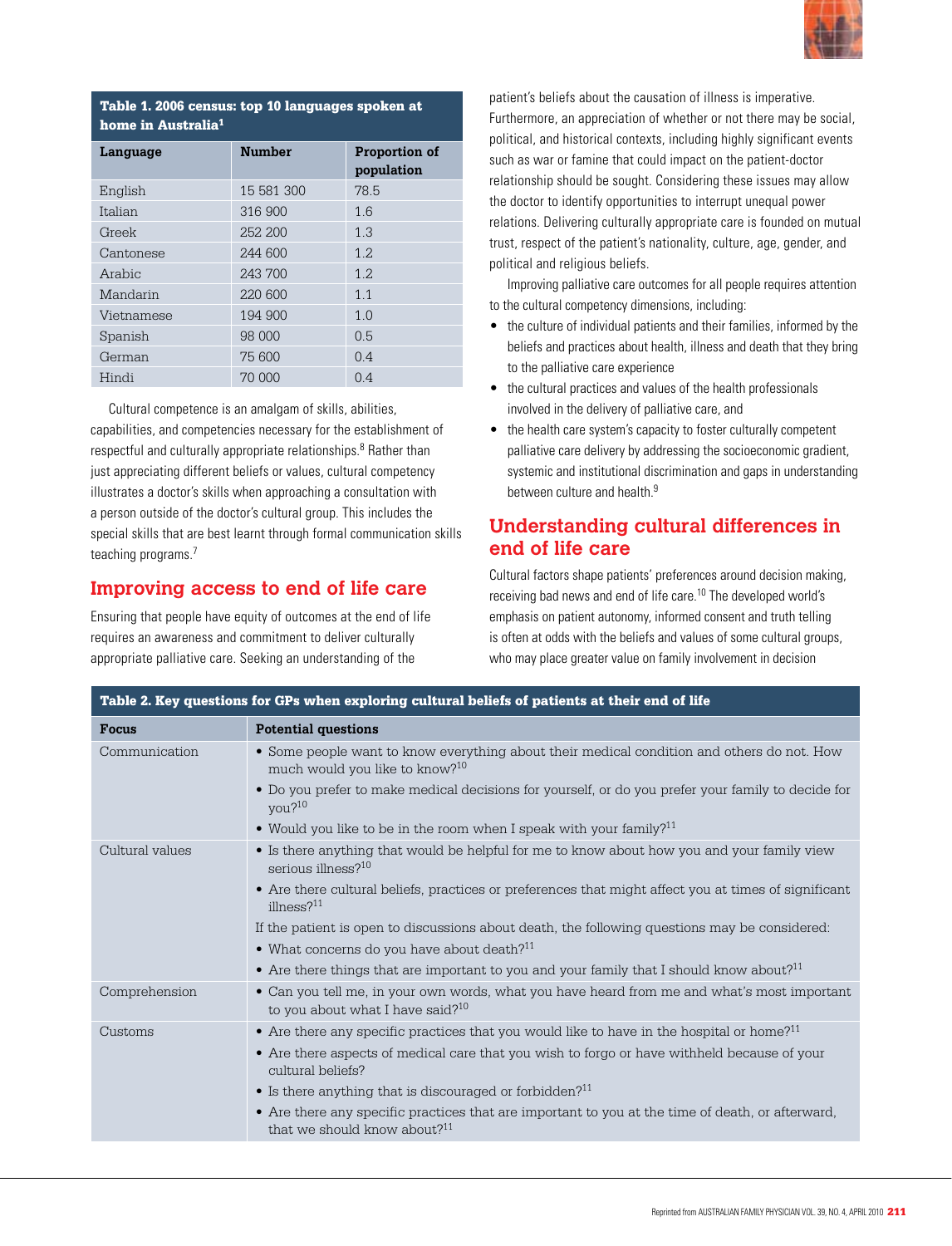

making as opposed to individual autonomy.10 Discussing death is actively discouraged in some cultures as it is viewed as an indication of disrespect, likely to extinguish hope, invite death, and/or cause distress, depression and anxiety.10 Understanding each patient's, and their family's, cultural needs and preferences is essential to provide palliative care in a manner that conforms to their individual values and ideals. Asking a series of respectful open ended questions about an individual's culture provides critical insights into the person's values, beliefs and needs in the context of advanced and incurable illness (Table  $2$ ).<sup>10,11</sup> An interpreter may be required (see the article, 'Using interpreters: a guide for GPs', in this issue).

## **Care around the time of death**

Common themes have been identified as important to the dying, regardless of cultural background. Aspects of care that are deemed highly important include:

- comfort and not being in pain
- good communication between patient and doctors
- maintaining hope
- honouring spiritual beliefs
- fixing relationships
- making plans, and
- $\bullet$  saying goodbye.<sup>12</sup>

While these themes are common, approaching the delivery of care that meets the needs of the individual is not.

Death is an inevitable outcome of every person's life but each individual's experience of death is unique. Providing care for a person as they enter the final stages of their life is often stressful and sad for families, a situation that may be worsened when health professionals make assumptions about a patient's beliefs. Different groups will have different attitudes to reducing or ceasing supplemental fluids and discussions around resuscitation, and approaches to providing symptom control may be dictated by an individual's belief systems. In some cultures, pain must be experienced, as this is evidence of the body fighting to overcome disease. In other cultures, pain is viewed as punishment.<sup>13</sup>

To add to this complexity, there are numerous differing attitudes to analgesia, some of which contribute to the ongoing problem of inadequate pain management. Negative attitudes to analgesia may be held by individuals (both professional and lay people) and different social and cultural groups.<sup>14</sup> However, it is naïve to assume that all individuals hailing from a particular group will choose to deal with pain or other symptoms common at the end of life in an identical manner. This may be a challenging time for GPs who are professionally obliged to deliver care as medically appropriate for the dying person, while respecting the cultural needs of the person and their family.

It is not an uncommon practice in specialist palliative care in Australia to offer people the opportunity to die at home. While this may be acceptable to some families and cultural groups, for others with different belief systems it is not. For some people, a death in the home may dictate the need for elaborate cleansing rituals, or may mean the house has to be abandoned. In other cultural groups it will be important for religious or spiritual practitioners to attend the dying person.15 As there may be important rituals during the dying process, most cultures have significant rituals to be observed after death. It is important that GPs have an appreciation of what the particular needs of a family are, and how this may be best matched with the doctor's own legal responsibility to properly certify death. In some instances, this needs to happen very quickly with minimal contact between the deceased person and the doctor. In other instances, the body must not be disturbed until the family's spiritual advisor indicates that it is safe to do so (see *Case study*). In a person's own home, such restrictions are clearly more easily surmountable compared to an institution, where such requests will require negotiation and planning. When a person is dying in hospital, a degree of flexibility is required. This is best achieved by facilitated open communication between all parties. One of the most important steps in this process is identification by the health team of a spokesperson for the family.

Regardless of the cultural group, rituals around the time of death are important for the person who died, for those close to the deceased, and for their community. Such rituals allow confirmation of the death and provide a clear separation between the living and the dead. This allows those who are grieving for the dead person an opportunity to begin the task of assigning a new identity to the deceased, an important part of successful bereavement.

## **Case study**

Mrs VH, 66 years of age, was born in Vietnam and immigrated to Australia with her son and daughter-in-law 15 years ago. She is a devout Buddhist. Mrs VH has been hepatitis B positive since birth and this is now complicated by advanced hepatocellular cancer. Over the past week, she has become increasingly unwell. Her family are concerned and bring her to the hospital for admission. During hospital admission, her liver function rapidly deteriorates and she develops hepatorenal syndrome. Her son is most concerned as he wishes the correct preparations to be made for her death.

In discussion with Buddhist monks, the inpatient unit agreed that she would be nursed through the final hours of her life with minimal noise and activity in her room to ensure that her soul was as untroubled as possible. It was agreed that immediately after her death the family would advise staff, but that she would not be touched, allowing her consciousness to depart and embark successfully on the way to her next life.

On the day of her death, close friends and spiritual advisors were present to oversee the process, and when it was deemed, 8 hours later, that her consciousness had departed, she was examined and the death certificate issued.

## **Conclusion**

In the Australian palliative care context, being culturally appropriate requires an understanding of: